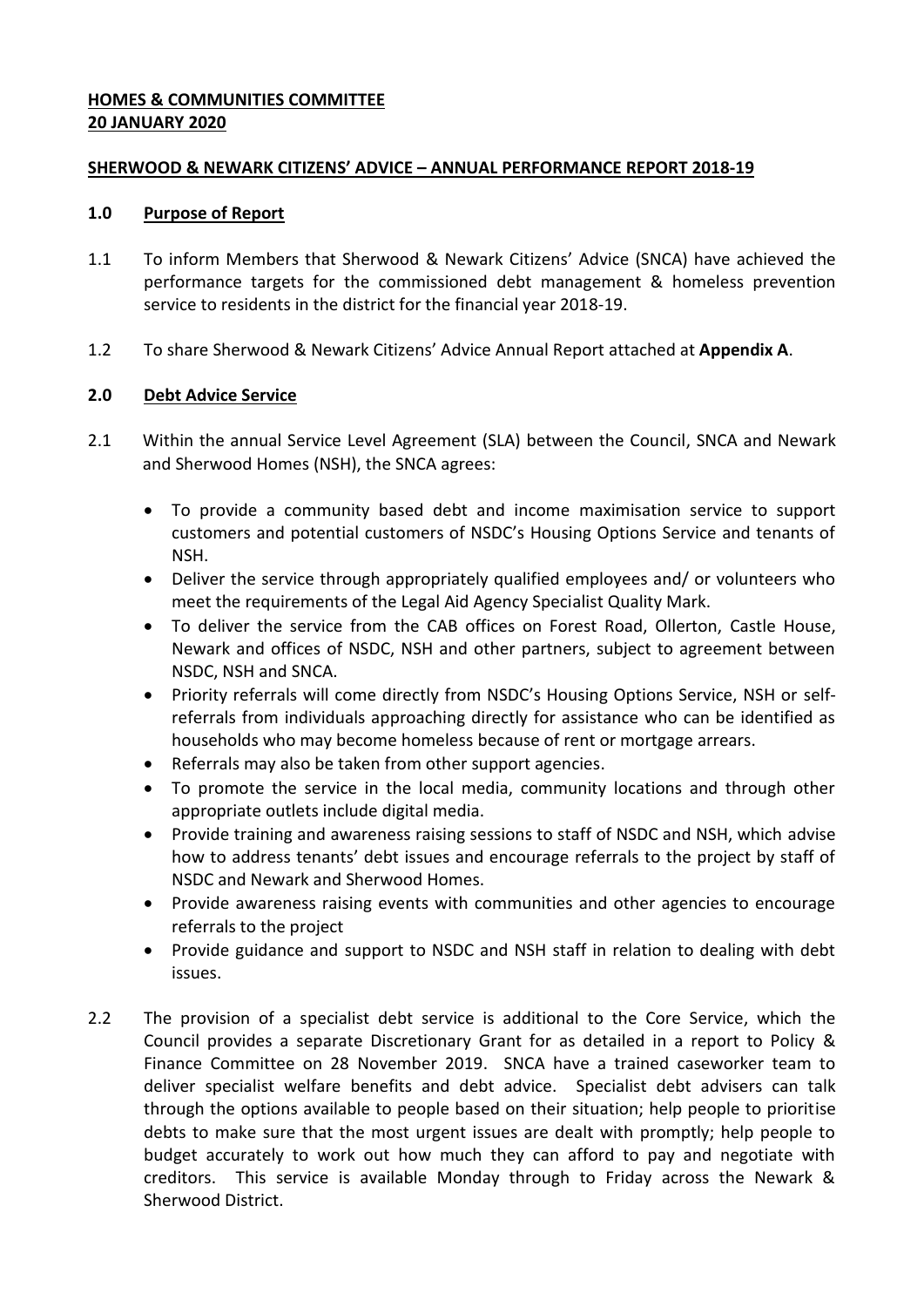2.3 The nominated SLA Managers for the Council, NSH and SNCA meet quarterly to review the agreed performance targets and outturns, which are provided below for 2018/19:

| <b>PERFORMANCE INDICATORS</b>                          | <b>Target</b>    | Outturn     |
|--------------------------------------------------------|------------------|-------------|
| <b>Total Number of referrals</b>                       | 270              | 582         |
| By:                                                    |                  |             |
| Referring organisation (priority to be given to those  |                  |             |
| from NSDC & NSH)                                       |                  |             |
| Location                                               |                  |             |
| Number of repeat contacts (within 3 month period)      | Data Only        | 3           |
| <b>DNA Appointments</b>                                | Data Only        | 105         |
| Total number of individuals assisted                   | 200              | 192         |
| By:                                                    |                  |             |
| <b>Budget Advice</b>                                   |                  |             |
| Debt Casework                                          |                  |             |
| Tenure                                                 | Data Only        |             |
| By:                                                    |                  |             |
| Social - NSH                                           |                  | 100         |
| Social - other RP                                      |                  | 88          |
| Private                                                |                  | 71          |
| <b>Owner Occupier</b>                                  |                  | 24          |
| Number of homeless preventions (sustainable for 6      | 125              | 133         |
| months)                                                |                  |             |
| Of the above, number of potential NSH evictions        | 30               | 33          |
| prevented                                              |                  |             |
| Total number of NSH individuals assisted               | Data Only        |             |
| By:                                                    |                  |             |
| <b>Income Maximisation Advice</b>                      |                  |             |
| For:                                                   |                  | 100         |
| <b>Introductory Tenancies</b>                          |                  |             |
| <b>Secure Tenancies</b>                                |                  |             |
| Total number of NSH individuals assisted holding       | Data Only        | 4           |
| <b>Introductory Tenancies</b>                          |                  |             |
| % of the above introductory tenancies sustained and    | Annual - 100%    |             |
| successfully rolled over to secure tenancies without   | (NSH required to |             |
| arrears due to CAB intervention.                       | provide data)    |             |
| Total value of rent arrears managed:                   | £75,000          | 109,556     |
| By:                                                    |                  |             |
| <b>NSH</b>                                             |                  |             |
| Other RP's                                             |                  |             |
| Private                                                |                  |             |
| Total value of mortgage arrears managed                | £100,000         | 341,114     |
| Total value of other debts managed, such as Energy and | Data Only        | 5,286,189   |
| Utility arrears and other debt managed                 |                  |             |
| Training and Awareness raising sessions                | 4                | 2           |
| Investigate the development of a money-mentoring       |                  | Awaiting    |
| scheme in the District.                                |                  | update from |
|                                                        |                  | <b>SNCA</b> |
| To work towards identifying the positive financial and |                  | Awaiting    |
| health impact/outcomes on clients assisted by the      |                  | update from |
| scheme.                                                |                  | SNCA        |